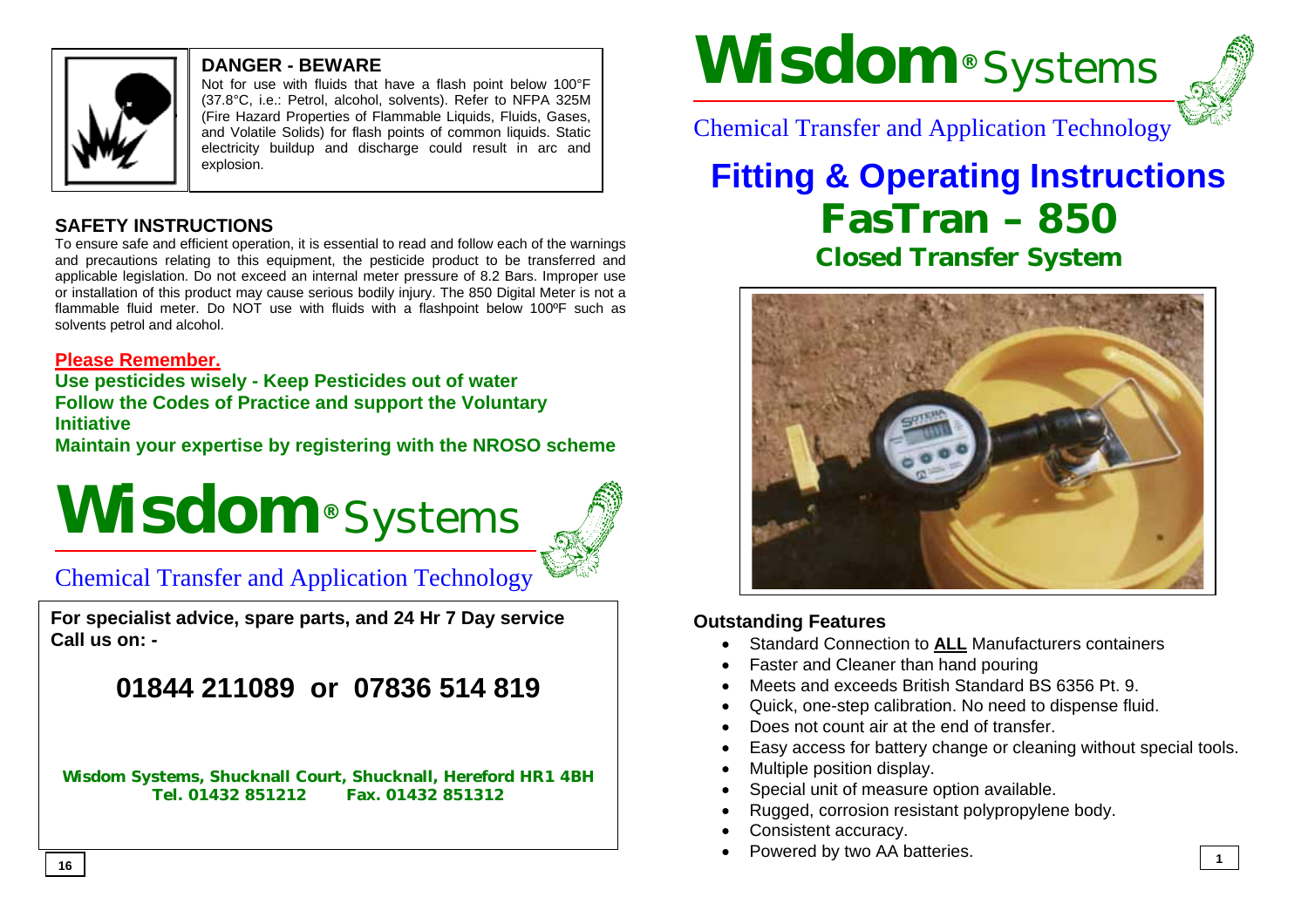#### **FasTran Fitting Instructions For the system to your sprayer**

The FasTran can be mounted permanently on the sprayer or attached each time it is used using a Dry break Coupling set available from Wisdom. Most installations benefit from a permanent attachment to the sprayer.

The FasTran hose is 11/4" diameter and all connections should be made using good quality fittings (Banjo) and sealant liquid or tape applied to threads.

The FasTran is powered by suction and this can be supplied from the sprayers Pump via the 'Fast Fill' port used for filling with water, an existing or newly fitted venturi (this must produce a minimum of –0.4 bar with the sprayer pump running at a fast idle) or a specialist transfer pump. Suitable Venturi kits are available from Wisdom. Having decided on the suction source make the appropriate connections and test the suction meets the above specification. Select a site where the unit and hose will not be trapped by a wheel or other equipment and is protected from the majority of mud that may be thrown up by the wheels. Mount the rinse socket onto a horizontal surface and connect the rinse socket to a length of  $\frac{3}{4}$ " hose that can connect to both the sprayers clean water tank and a bucket when Stage 2 cleaning is carried out.

Advice on fitting the system to your sprayer and specialist parts can be obtained at any time by calling our Free Phone number 0800 783 7067.

#### **FasTran Instructions For Use**

#### **A. Chemical Transfer**

Connect the suction hose to a venturi, the sprayers fast fill port or transfer pump using quick-release dry-break coupler if fitted.

Ensure the control valve is closed. (Yellow handle.) Set current total to 0.00 – Press button 2 to reset current total to zero'.

Check the rating of the chemical viscosity. To set the "Cal Factor" before using with chemical. Contact Wisdom on Free phone 0800 783 7067 for guidance if in any doubt.

Disconnect the coupler from the rinse socket and connect it to the chemical container by inserting the bayonet fitting into the container. When inserted, rotate then press down the coupler handle to complete the connection.

With venturi unit or transfer pump operating, open the yellow control valve to begin the transfer process.

To slow down the rate of transfer, close the yellow control valve progressively until the required quantity has been transferred.

Close the control valve completely to stop the transfer.

When removing less than a complete container, record the quantity remaining on the container label before disconnecting the coupler.

NOTE: Some containers are designed to retain a small volume of chemical to prevent the residues drying out. To compensate for this the containers are filled slightly over the stated volume and it is not possible to extract the extra volume added.

Do not leave the FasTran on the container to attempt to extract the last drop! Taking air from an empty container with any equipment will cause the tank to foam. When the container is almost empty observe the hose and meter closely and turn off the control valve as soon as air is detected. The 850-meter will stop recording flow once air is in the system.

#### **B. Cleaning and De-contamination**

#### **Stage 1. Cleaning between loads of the same chemical types.**

To empty the delivery hose and rinse the equipment, first set the digital display to FLSH by pressing button 4 for 3 seconds, then remove the coupler from the container.

With the transfer pump or venturi operating open the yellow valve to purge the FasTran and the connection hose with air. This should take approximately 5 seconds.

Fit the coupler into the rinse socket and connect it by pressing the coupler handle down. Ensure the display still shows FLSH. At approximately 10-second intervals turn off the yellow valve for 5 seconds and then open the yellow valve. Repeat this cycle to achieve 6 x 10-second rinses.

At the end of the rinse cycles raise the coupler handle, close the yellow valve and leave the coupler attached to the rinse socket in the transport position until required for the next load.

#### **Stage 2. End of operation or end of season De-contamination**

To clean the transfer equipment and your sprayer at the end of season or between different product groups (e.g. herbicides and fungicides). Follow the procedure detailed in Stage 1. And then complete the following steps in conjunction with the sprayer manufacturer's instructions for cleaning.

With the FasTran set at FLSH place the bottom end of the coupler in a solution of water and proprietary tank cleaner for example 'Agral' or 'All-Clear'

Press the coupler handle down and the yellow control valve can now be opened to allow rinsing of the coupler, flow meter and hose. Just before all of the solution is transferred turn off the yellow valve and allow the solution to soak inside the FasTran for at least 10 minutes.

At the end of the soaking period place the rinse socket hose into a clean water supply and repeat the 6 x 10-sec. rinsing procedure from stage 1.

As you clean the sprayer with the cleaning solution sprayer allow the FasTran to rinse with clean water until cleaning of the sprayer is complete.

After rinsing, close the yellow control valve and raise the coupler handle.

Press button 2 to reset total to 0.00 and secure the hose and meter for storage / transport.

NOTE: If the sprayer and meter are to be stored out side or in an area liable to frost the meter and sprayer should be washed with engine anti freeze before storage.

#### **Digital Display Information**

The display will automatically shut off after 60 seconds without use (except when left on FLSH setting). It will automatically reactivate when flow resumes. All information is retained during periods of inactivity.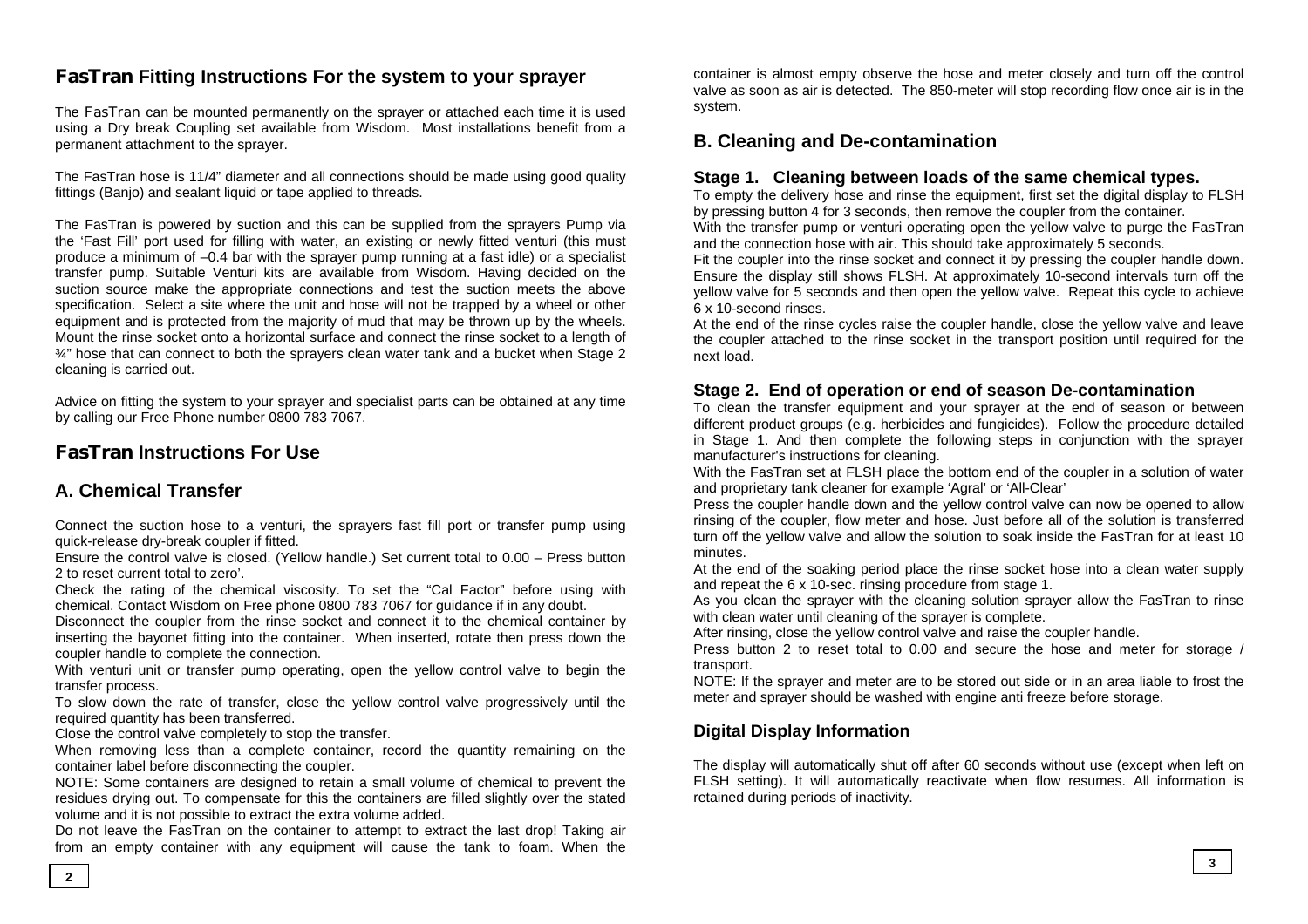#### **General Description**

The 850 Digital Meter is a nutating disk, positive displacement meter which uses magnetic coupling to convert fluid flow into digital display information. The meter can store and display the current flow amount (current total), or accumulated total flow in any of five user specified units (ounces, pints, quarts, liters, and gallons) or special units (e.g. per acre volume). The meter can be calibrated without dispensing fluid simply by selecting a calibration factor from the 20 stored settings. The 850 Digital meter will not count bulk amounts of air in the system. Two AA field replaceable batteries supply power.

#### **Technical Features**

Flow Ports: 1" NPT inlet/outlet ports, female threads Flow Range: 2 to 20 U.S. GPM / 7.6 to 75.7 LPM Pressure: 120 PSI / 8.2 Bars maximum at 70°F/21ºC 50 psi/3.4 Bars maximum at 130ºF/54ºC Temperature: Min. operating temperature =  $0^{\circ}F/-17^{\circ}C$ Max. Operating temperature = 130ºF/54ºC Meter can be stored at lower temperatures, but display may not work well below 0°F Accuracy:  $\pm$  0.5% using calibration factor  $\pm$  0.2% using liquid calibration Units of measure: liters or US gallons, ounces, pints and quarts; special calibration option also available

Range: 9999 current total; 10,000,000 accumulated total.

#### **Materials of Construction**

Body: Polypropylene Sensor Springs: Hastelloy-C Chamber: Ryton, 302 Stainless Steel Wetted Seals: Fluorocarbon Electronic Module Weather & Dust Seal: Buna-N Display: LCD (Liquid Crystal Display) Power: Two alkaline AA batteries, included



#### **Material Compatibility**

The 850 Digital Meter is NOT compatible with very strong acids. If in doubt about compatibility of a specific fluid, contact supplier of fluid to check for any adverse reactions to the following wetted materials. The FasTran is believed to be compatible with most

Pesticides however please ask your supplier or contact Wisdom Systems if in doubt. **The following have been tested as compatible products.**

| owing nave been tested as compatible products. |                              |
|------------------------------------------------|------------------------------|
| AAtrex <sup>®</sup> 4L                         | Harness® Xtra                |
| Abate 4E®                                      | Karate®                      |
| Apron®                                         | Laddock S-12®                |
| Agrotain <sup>®</sup>                          | Lasso®                       |
| Assure II®                                     | Manifest™                    |
| Atrazine 4L                                    | Marksman®                    |
| <b>Banvel®</b>                                 | Maxim®                       |
| Banvel SFG®                                    | Methyl Parathion             |
| <b>Bicep®</b>                                  | Motor Oil                    |
| Bicep II <sup>®</sup>                          | <b>Nufos®</b>                |
| <b>Blazer®</b>                                 | Phosphoric Acid              |
| Broadstrike <sup>™</sup> + Dual®               | Poast®                       |
| Broadstrike <sup>™</sup> + Treflan™            | Poast HC®                    |
| Caustic Soda (50%)                             | Poast Plus®                  |
| Clarity®                                       | Princep 4L®                  |
| Command <sup>®</sup> 3ME                       | Prowl®                       |
| Conclude®                                      | Prowl® 3.38EC                |
| Conclude <sup>®</sup> Xtra                     | Pursuit <sup>®</sup>         |
| Contour                                        | Pursuit <sup>®</sup> Plus EC |
| Detail™                                        | Reflex®                      |
| Diesel Fuel                                    | Rezult®                      |
| <b>Dividend®</b>                               | Ridomil Gold®                |
| DoublePlay®                                    | Roundup®                     |
| <b>Dual®</b>                                   | Roundup®                     |
| Dual II <sup>®</sup>                           | Roundup <sup>®</sup> Ultra   |
| Eptam <sup>®</sup> 7E                          | Sodium Hydroxide (50%)       |
| <b>Ethylene Glycol</b>                         | Squadron®                    |
| Fallowmaster®                                  | <b>Storm®</b>                |
| Flexstar®                                      | Surpass <sup>®</sup> 100     |
| Frontier®                                      | Surpass <sup>®</sup> EC      |
| <b>FulTime®</b>                                | Superboll®                   |
| Furadan <sup>®</sup>                           | TopNotch™                    |
| Fusion®                                        | Touchdown®                   |
| Galaxy®                                        | Treflan™                     |
| Gramoxone® Extra                               | Treflan™ HFP                 |
| Guardsman®                                     | Water                        |

#### **Changing Meter Readout Position & Batteries**

If it is necessary to change position of the meter readout, follow these steps (Refer to exploded view).

1. Unscrew meter cap by hand (item 1). Use a strap type oil filter wrench if nut is tighter than hand tight.

2. Insert a wide, flat-head screwdriver into the upper slot and gently pry up electronics module (see Figure 1 Below).

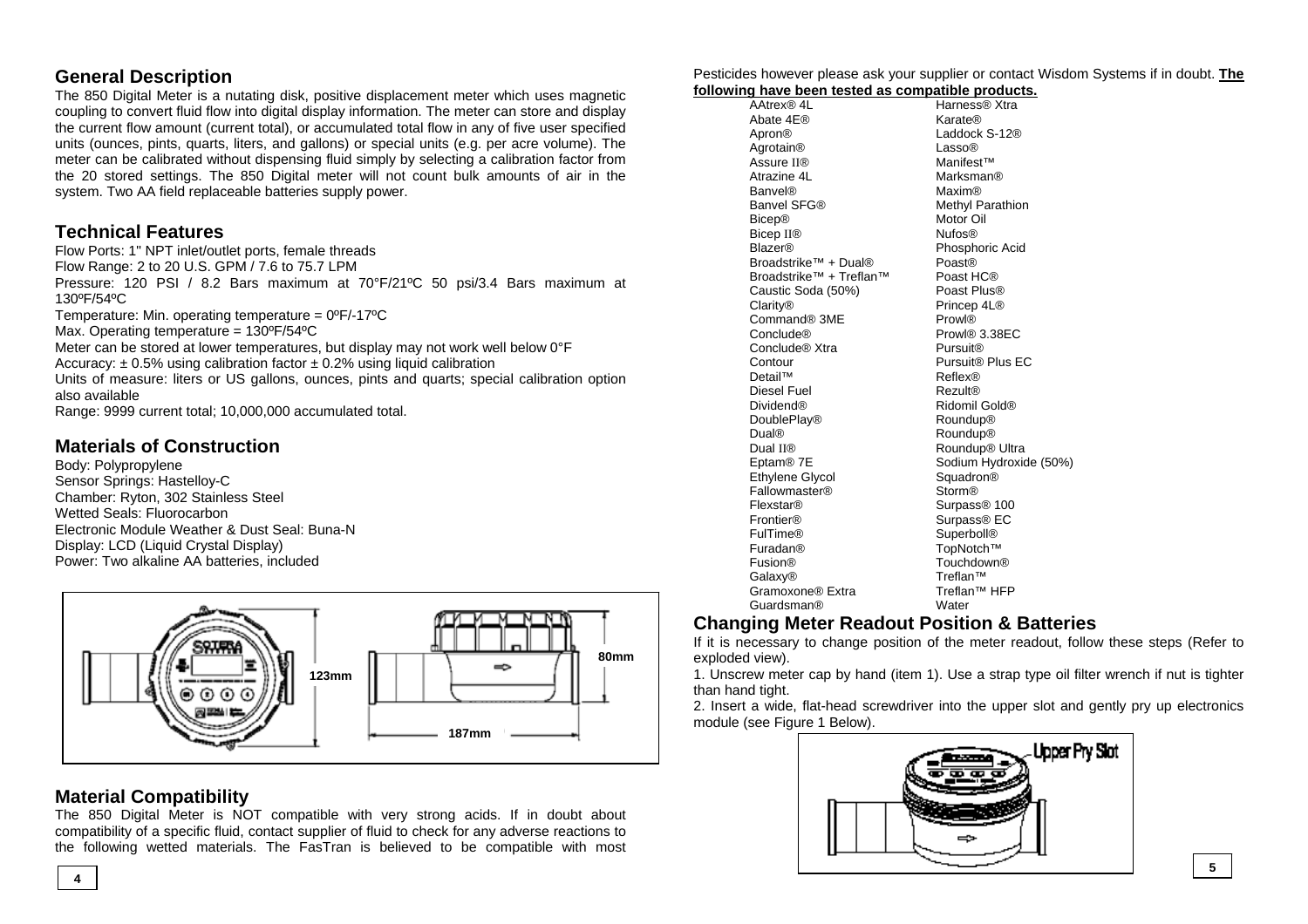3. **DO NOT ROTATE METER COVER** - Sensor receptacle will break. Gently rotate electronics module to desired location being careful not to pull on lead wire from module to meter cover.

4. Reinstall the o-ring on electronics cover (see Figure 2 Below).



5. Press electronics module down into meter cover in the correct orientation.

6. Thread on meter cap until hand tight. To check tightness, there should be little or no gap between cap and ridge on outlet port. (See Figure 3 Below).



#### **Operating Functions**



• Turns meter on when off.

• Displays accumulated total as long as it is held on. If accumulated total is larger than 9999, the numbers will scroll across the screen.

•When held for 1 second, it resets current total to zero. Also resets to normal operating mode when in CAL or FLSH mode.

•When held for 3 seconds, it allows changes to the calibration factor displayed in the bottom left corner. Repeated activation will increment the number up to 19 and back to zero. When desired number is displayed, press button 2 to lock in the new number and return to normal operation.

•When held for 3 seconds, FLSH is displayed. Fluid dispensed will not be added to either the accumulated total or current total. Press button 2 to return to normal operation.

#### **Operation**

1. Press ON button to turn meter on. Current total, unit of measure, and calibration factor are displayed. The meter also turns on automatically and begins recording when fluid starts flowing through it.

2. Hold button 2 for one second to set current total to "0.00."

3. Begin dispensing.

**NOTE:** Meter display automatically goes blank after 60 seconds of inactivity and automatically comes back on when flow resumes. **No data is lost during periods of inactivity.** 

The Meter should be flushed between uses with water to prevent chemicals from hardening and blocking the meter mechanism.

#### **Calibration Factor Settings**

The Calibration Factor is displayed in the bottom left of the display. The 'CAL' Factor can be set between 0 and 19 to match the liquid being measured. Generally the more viscous the liquid the larger the CAL factor needs to be to maintain an accurate measurement.

To select a calibration (CAL) factor that best fits the selected fluid, see Tables below and opposite. For many fluids it is necessary to know the temperature at which the fluid will be dispensed.

**CAUTION**: Wear proper safety equipment when handling hazardous fluids.

\*Chart was updated April 2000 See separate table for latest additions Meters were calibrated using clean water.

\*\*Fluid temperature in containers stored outdoors will be approximately the average of the daily high and low temperatures.

**NOTE**: The Chart is accurate with original factory calibration or after a water calibration.

#### **To Change the Calibration Factor**

1. Turn meter on.

2. Hold button 3 for 3 seconds. Only CAL and the number below it will be displayed. Press button 3 repeatedly to change the number. The number will flip back to zero after reaching 19.

3. Press 2 to set number.

4. Meter is now ready to use.

**CALIBRATION NOTE:** If the volume displayed on meter is lower than the amount dispensed, use a lower CAL factor. If volume displayed on meter is higher than the amount dispensed, use a higher CAL factor. Changing the CAL factor by one changes the accuracy by about 1%. Over time, the chamber inside the 850-meter will wear, requiring the meter to be recalibrated. When this should be done depends on the amount and type of fluid dispensed. In most crop protection fluid uses (less than 1000 gallons of a clean fluid per year), the 850-meter will remain accurate for many years without recalibration. On the other hand, dispensing an abrasive fluid may require more frequent recalibration.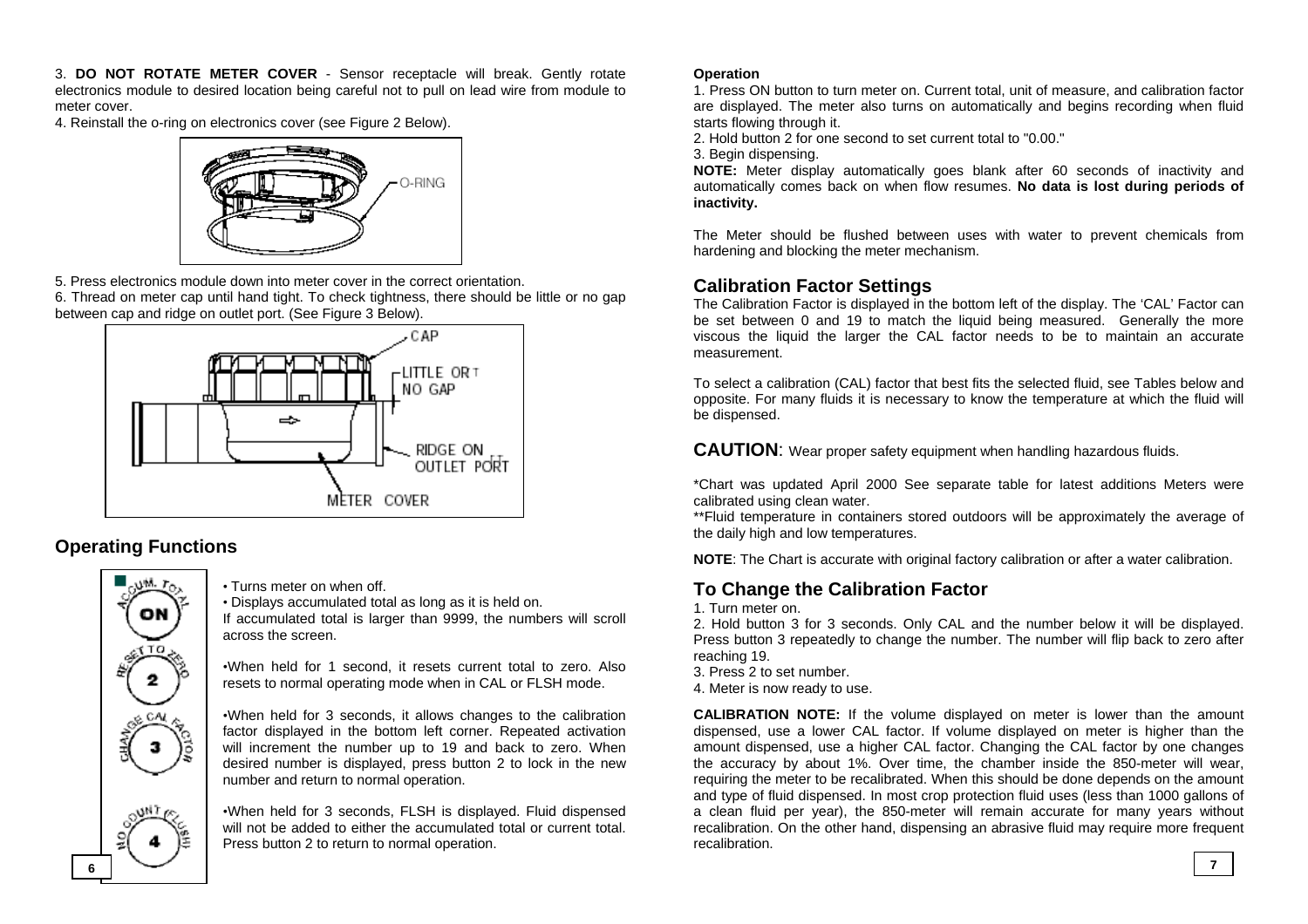|                           | <b>Temperature ° Celsius</b> |    |    |          |     |     |  |
|---------------------------|------------------------------|----|----|----------|-----|-----|--|
| <b>Pesticide</b>          | 0                            | 5  | 10 | 15       | 20  | 25  |  |
| AAtrex®                   | 16                           | 16 | 16 | 15       | 15  | 14  |  |
| Agrotain®                 |                              |    |    |          |     | 11  |  |
| Atrazine 4L®              |                              |    |    |          |     | 13  |  |
| Banvel SGF®               |                              |    |    |          | 5   |     |  |
| Bicep ll®                 |                              |    |    |          |     | 13  |  |
| <b>Blazer®</b>            |                              |    |    |          | 11  |     |  |
| Broadstrike *** + Dual®   | 17                           | 16 | 16 | 15       | 15  | 15  |  |
| Broadstrike W + Treflan W | 14                           | 14 | 13 | 13       | 13  | 13  |  |
| (Jarity®                  |                              |    |    |          | 11  | 11  |  |
| Cobra®                    | π                            | g  | g  | g        | g   | ष्ठ |  |
| Command 3MH <sup>®</sup>  |                              |    |    |          |     | 14  |  |
| Conclude Xtra®            |                              |    |    |          | 8   | 8   |  |
| Contour 3.38EC®           | 18                           | 18 | 18 | 18       | 18  | 18  |  |
| Detail™                   |                              |    |    |          |     | 14  |  |
| DoublePlay®               | 11                           | 11 | 11 | 11       | 11  | 11  |  |
| Lua®                      | 16                           | 16 | 15 | 15       | 14  | 14  |  |
| L\ual ll®                 |                              |    |    |          |     | 14  |  |
| Eptam® / E                |                              |    |    |          |     | 7   |  |
| Extra Point®              |                              |    |    |          |     | 11  |  |
| Extreme®                  | 11                           | 11 | 11 | 11       | 10  | 10  |  |
| Fertilizer 28-0-0         |                              |    |    | g        |     |     |  |
| <b>Fullime®</b>           | 16                           | 16 | 16 | 16       | 15  | 15  |  |
| <b>Huradan®</b>           |                              |    |    |          | 15  |     |  |
| <b>Husion®</b>            | 11                           | 10 | 10 | 10       | 10  | 10  |  |
| Galaxy®                   |                              |    |    |          | 8   |     |  |
| Gramaxone Extra 98        | g                            | g  | g  | g        | ष्ठ | ष्ठ |  |
| Guardsman®                |                              |    |    |          | 12  |     |  |
| Harness® Xtra             |                              |    |    |          | 12  | 13  |  |
| Karate®                   | 11                           | 11 | 11 | 11       | 10  | 10  |  |
| Liberty®                  | 15                           | 14 | 14 | 14       | 13  | 13  |  |
| Manifest®                 |                              |    |    |          | 7   | 7   |  |
| Marksman®                 |                              |    |    |          | 11  | 11  |  |
| Poast®                    |                              |    |    |          | 6   |     |  |
| Poast Hus®                |                              |    |    |          | g   |     |  |
| Prowl 3.3EC®              |                              |    |    |          | 10  |     |  |
| Pursuit Plus EO®          | 13                           | 13 | 12 | 12       | 11  | 11  |  |
| <b>Het lex®</b>           |                              | 10 | g  | g        | 8   | 8   |  |
| <b>Hezult®</b>            |                              |    |    |          | g   | g   |  |
| <b>Roundup®</b>           |                              |    |    |          |     | 15  |  |
| Houndup® Ultra            | 16                           | 16 | 16 | 15       | 15  | 14  |  |
| Select II EO®             | 8                            | 7  | 7  | 7        | 6   | 6   |  |
| Squadron®                 |                              |    |    |          |     | 11  |  |
|                           |                              |    |    |          |     |     |  |
| Storm®                    |                              |    |    |          | g   |     |  |
| Surpass® 100              |                              |    | g  | g        | g   | g   |  |
| Surpass® EC               | 16                           | 15 | 15 | 14<br>16 | 14  | 14  |  |
| lastar®                   | 16                           | 16 | 16 |          | 16  | 16  |  |
| len Koz L⊦638®            |                              |    |    |          |     | 10  |  |
| lopNotch®                 | 13                           | 13 | 13 | 13       | 13  | 13  |  |
| louchdow n®               | 16                           | 15 | 14 | 13       | 12  | 11  |  |
| Treflan™<br>ጉ             | 13                           | 13 | 12 | 12       | 12  | 12  |  |

#### **Replacing Batteries**

NOTE: Low battery icon will flash when batteries begin to lose power. Meter still functions properly for several days after the icon begins to flash. Neither calibration, current total or accumulated total quantities will be lost when replacing batteries.

To Replace Batteries (refer to exploded view above)

1. Unscrew meter cap (item 1). Use a strap type oil filter wrench or large 5" jaw pipe wrench if needed.

2. Insert a flat-head screwdriver into the top slot (see Figure 4) and gently pry up electronics module.

3. Gently raise electronics module being careful not to pull on lead wire between module and meter cover.

**CAUTION:** Be careful not to get fluid or dirt in electronics area.

4. Remove old batteries and insert new batteries, making sure battery polarity is correct, or meter damage could occur.

5. Reinstall o-ring on electronics module. Align sensor stem in proper location. Press module gently down into meter cover.

6. Thread on meter cap until hand tight. To check tightness, there should be little or no gap between cap and ridge on outlet port.

#### **Repairs**

Meters being returned for repair must be flushed thoroughly or they will not be accepted. A Material Safety Data Sheet (MSDS) describing last fluid metered must accompany any meter needing service.

If any meter components are damaged, they should be replaced. See meter drawing and parts list for correct replacement part number before ordering.

#### **Cleaning**

The 850 Meter can be flushed without adding to the accumulated total. Turn meter on by pressing the ON button. Press 4 and hold for 3 seconds. Display will show FLSH. Flush meter with suitable fluid (water is suitable for most herbicides). When completed, press 2 to leave FLSH mode and return to normal operation. Quantity of fluid flushed will not be added to total.

Thorough Cleaning (refer to exploded view)

If meter is blocked due to hardened chemical or debris, do the following:

1. Drain all fluid from meter.

2. Unscrew meter cap (item 1). Use a strap type oil filter wrench or large 5" jaw pipe wrench if necessary.

3. Insert a flat-head screwdriver in the lower slot (see Figure 7) and turn to pry up meter cover

4. The meter chamber (item 8) can now be removed.

5. Air sensor can removed by gently prying towards center of meter with a screwdriver.

6. Rinse all meter components with flushing fluid. Do NOT submerge display assembly. Be careful not to get any fluid or dirt in the electronics module.

7. Reassemble meter.

**Store in a cool, dry place. Drain out all fluid that could freeze in the meter.**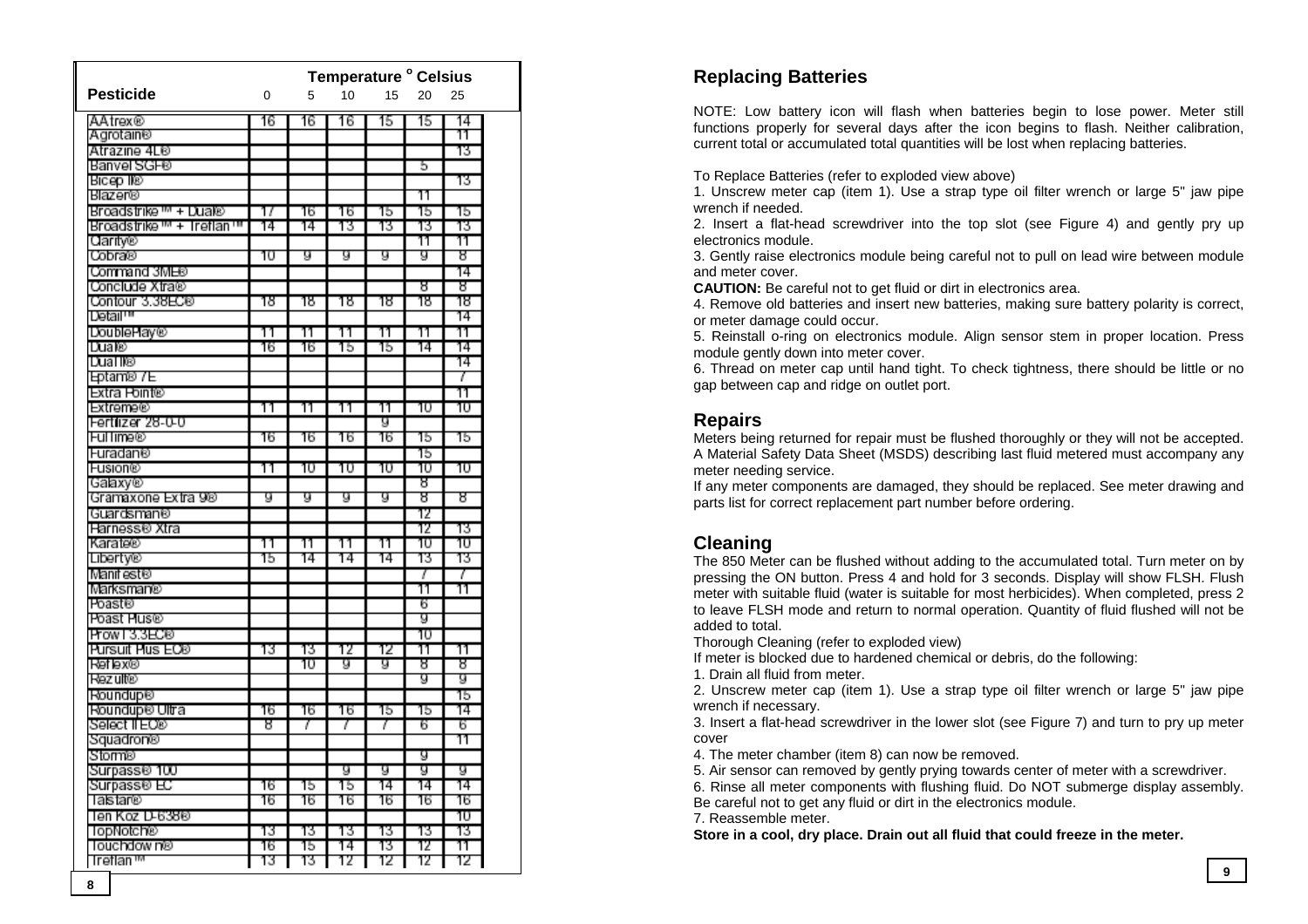| <b>Calibration Information for typical Application</b> |                   |
|--------------------------------------------------------|-------------------|
| <b>Temperatures</b>                                    | <b>Cal Factor</b> |
| <b>PRODUCT</b>                                         |                   |
| Reglone                                                | 9                 |
| Hawk                                                   | 5                 |
| Linuron                                                | 16                |
| Amistar                                                | 15                |
| Shirlan                                                | 14                |
| <b>PDQ</b>                                             | 12                |
| Touchdown                                              | 12                |
|                                                        |                   |
| IPU                                                    | 15                |
| <b>STOMP</b>                                           | 15                |
|                                                        |                   |
|                                                        |                   |
| <b>CALL Wisdom Systems for updates</b>                 |                   |

|                                       |                                                                                                  | TROUBLESHOOTING GUIDE                                                                                                                                                                                |                                                                                                                                                 |
|---------------------------------------|--------------------------------------------------------------------------------------------------|------------------------------------------------------------------------------------------------------------------------------------------------------------------------------------------------------|-------------------------------------------------------------------------------------------------------------------------------------------------|
| PROBLEM                               | POSSIBLE CAUSE                                                                                   | SOLUTION                                                                                                                                                                                             | <b>NOTES</b>                                                                                                                                    |
| no mul freew volof                    | ·Doad battories.<br>·Damaged or contaminated<br>electronics module                               | · Replace batteries.<br>· Replace electronics module<br>& cursions.                                                                                                                                  | Soalto electronic chamber<br>is broken if display label is<br>removed or punctured.                                                             |
| Flashing docimal                      | · Current total has rolled<br>ovor                                                               | ·Roset meter @ desired).                                                                                                                                                                             | Motor will continue to<br>operate normally.                                                                                                     |
| Flashing or<br>dim display            | . Low batteries                                                                                  | · Replace batteries.                                                                                                                                                                                 | Use alkaline batteries.                                                                                                                         |
| Leaking fluid at<br>inict/outlet port | . Nood throad soalant<br>· Cross-throaded port                                                   | . Add Teflon pipe tape to joint.<br>·Replace body.                                                                                                                                                   |                                                                                                                                                 |
| Fluid flows; meter<br>won't count.    | «Meter disk sticking<br>·Damaged driver<br>or magnet<br>· Motor failure<br>· Air sensor sticking | .Clean out motor chamber.<br>. Repair or replace chamber assembly,<br>·Repair or replace meter.<br>· Remove and clean air sensor                                                                     |                                                                                                                                                 |
| Motor roads high                      | .Entrained air in system<br>· Wrong calibration factor                                           | · Prime system, fix suction leak at pump.<br>. Use a higher calibration factor.                                                                                                                      | Motor will count air.<br>Chemical formulations.<br>Sometimes change.                                                                            |
| Meter reads low                       | · Wrong calibration factor<br>· Motor chambor is worn<br>. Damaged or very worn<br>chambor       | -Check fluid temperature<br>- Use a lower calibration factor.<br>.Check fluid temperature.<br>· Rocalibrate meter with water.<br>See Appendix, page 9.<br>· Replace chamber and recalibrate<br>motor | Chemical formulations.<br>Sometimos chango.                                                                                                     |
| Motor is not<br>consistent            | ·Entrained air in system<br>· Particulates in fluid<br>. Motor has worn or<br>damaged chamber    | · Prime system, fix suction leak at pump.<br>.Put screen in front of meter.<br>·Replace chamber.                                                                                                     | 40 mosh minimum.                                                                                                                                |
| EmD                                   | .Calibration error<br>·Damaged chamber                                                           | · Recalibrate meter with more accurate<br>container.<br>·Replace chamber.                                                                                                                            | Indicates fluid calibration is<br>out of acceptable window.<br>Volumetric container may<br>be off. or the meter<br>chamber may be dam-<br>aged. |
| EmT                                   | ·Damaged electronics<br>Software fault                                                           | . Repair or replace electronics.<br>$\cdot$ Press $\Omega$ then recalibrate meter                                                                                                                    | Contact factory.                                                                                                                                |
| Em <sub>2</sub><br>10                 | · Bad coprom                                                                                     | ·Replace electronics                                                                                                                                                                                 | Motor still functions, but all<br>data will be lost if batteries.<br>are removed.                                                               |

|             |                      | 850 METER PARTS LIST                             |            |
|-------------|----------------------|--------------------------------------------------|------------|
| ITM.<br>NO. | PART<br>NO.          | <b>DESCRIPTION</b>                               | <b>QTY</b> |
|             | 8201-1537            | Meter Cap                                        |            |
| 2           | 850G7887             | Display Label                                    | ī          |
| 3           | 850G7888             | <b>Electronic Module</b>                         | 1          |
| 4           | 800G7389             | O-Ring, Buna-N, 96.5 mm ID (Black)               | ī          |
| 5           | 850G7802             | Proximity Switch Retainer                        | ī          |
| 6           | 8201-1534            | Meter Cover                                      | 1          |
| 7           | 820F1552             | O-Ring, Fluorocarbon (2-240) (Brow n)            | 1          |
| 8           | 825F1578             | Meter Chamber Assembly<br>(Includes items 11-21) | 1          |
| 9           | 850G7807             | Meter Body                                       | 1          |
| 10          | 850G7810             | Air Sensor Cartridge Assembly                    | 1          |
|             |                      |                                                  |            |
|             |                      | F1582, 850 METER REPAIR KIT                      |            |
| ITM.<br>NO. | PART<br>NO.          | DESCRIPTION                                      | QTY.       |
| 4           | 800G7389             | O-Ring, Buna-N, 96.5 mm ID (Black)               | 1          |
| 7           | 820F1552             | O-Ring, Viton (2-240, Brown)                     | 1          |
| 8           | 825F1578             | Meter Chamber Assembly                           | 1          |
|             |                      |                                                  |            |
|             |                      | (Includes items 11-21)                           |            |
|             |                      | 825F1578, METER CHAMBER ASSEMBLY                 |            |
|             |                      |                                                  |            |
| ITM.        | PART                 |                                                  |            |
| NO.         | NO.                  | <b>DESCRIPTION</b>                               | QTY.       |
|             |                      | Magnet Holder                                    | 1          |
|             |                      |                                                  |            |
| 11          | 825F1577             |                                                  |            |
| 12          | 800F4439             | Screw . #6-20 x 1/2 Philips                      | 2          |
| 13          | 800F3955             | Pinion Plate                                     | 1          |
| 14          | 800F3980             | Washer                                           | 2          |
| 15          | 800F3965             | Pinion Shaft                                     | 1          |
| 16          | 800G1304             | G1304 Driver                                     | 1          |
| 17          | 35F6588              | O-Ring (2-117)                                   | 1          |
| 18          | 820F1550             | Seal Gland                                       | ī          |
| 19          | 800F3951             | Meter Chamber Top                                | 1          |
| 20<br>21    | 800F3941<br>800F3952 | Meter Disc<br>Meter Chamber Bottom               | 1<br>ī     |



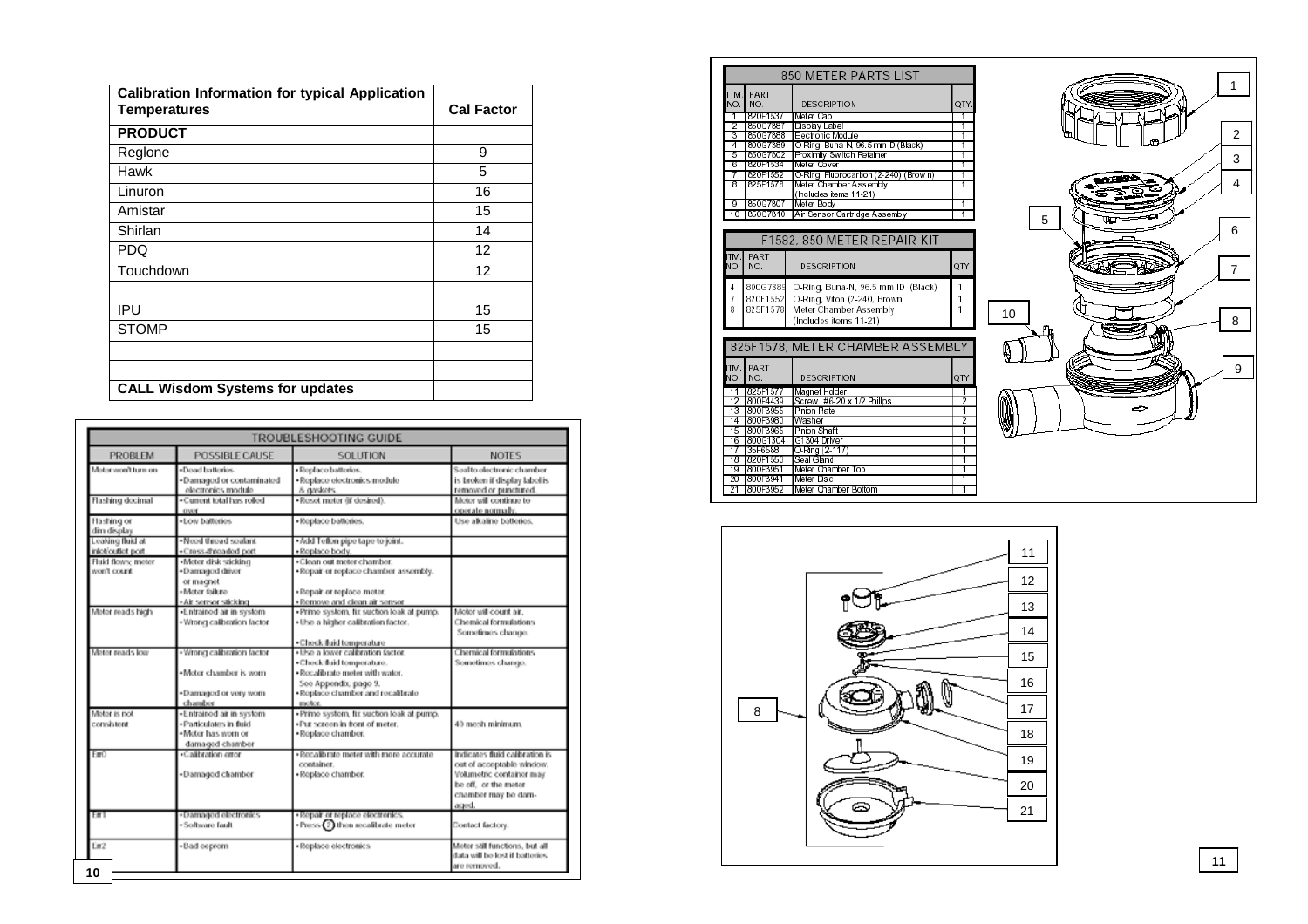The units of measure can be changed to ounces (OZ), pints (PT), quarts (QT), gallons (GAL), or liters (LITER) without recalibrating the meter. If special units are desired, see note below.

- 1. Hold buttons 2 and 4 for three seconds. Display will read "7r1.02".
- 2. Press button 3. Display will show the current units.
- 3. To change units press the ON button repeatedly until the desired unit is displayed.
- 4. Press button 2. Display will read "7r1.02".

5. To return to normal operating mode press button 2 again. The units selected will be displayed. Current or accumulated total will be changed to reflect the new units.

#### **Special Units**

To use special units, you need to know how many ounces are in your special unit. Here is an example: You want to use "acres" as your "special" unit. The fluid is to be applied at 18 ounces per acre.

These are the additional steps to set the meter to "special" units (ignore steps 4 & 5 above): a. After selecting "special" in step 3 above, press button 2.

b. Enter the number of ounces in a special unit by pressing button 4 to increment the digit, and the ON button to move the flashing digit to the right. If you make a mistake, press button 2 to start back at the left most digit. Per our example, we would enter 018.0.

c. Press the ON button again. Display will read "7r1.02".

d. To get back to the normal operating mode, press button 2



#### **Reset Accumulated Total**

1. Press buttons 2 and 4 and hold for 3 seconds



The Display will show the software version used in your meter example: 7r1.02

2. Press button 'ON' to display accumulated total, if this is over 9999 the display will scroll across the screen.



3. Hold buttons ON and 4 for 5 seconds to reset the Accumulated total to '0'



4. Press button 2 twice, to return the meter to normal operating mode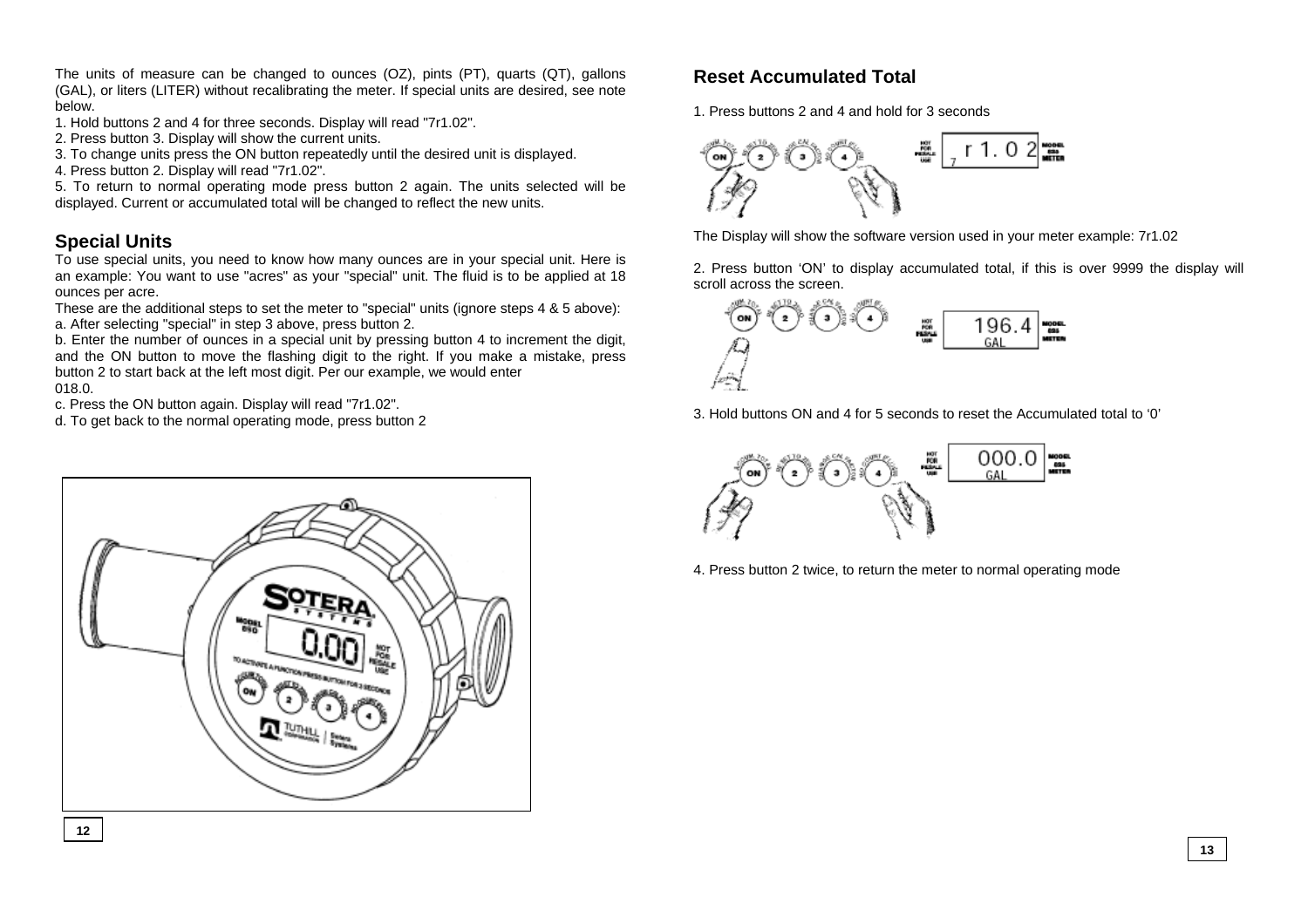## **FasTran** Fault Diagnosis Table

| <b>PROBLEM</b>                                                      | <b>POSSIBLE CAUSE</b>                                                                                                                                                                                                                                                                                                                                                                                             | <b>REMEDY</b>                                                                                                                                                                                                                                                                                                                                                                                                                         |  |  |
|---------------------------------------------------------------------|-------------------------------------------------------------------------------------------------------------------------------------------------------------------------------------------------------------------------------------------------------------------------------------------------------------------------------------------------------------------------------------------------------------------|---------------------------------------------------------------------------------------------------------------------------------------------------------------------------------------------------------------------------------------------------------------------------------------------------------------------------------------------------------------------------------------------------------------------------------------|--|--|
| suction<br>Too<br>little<br>produced.                               | 1. Water supply from<br>the sprayer's pump<br>is controlled by a<br>pressure relief valve<br>or reduced by any<br>other<br>pipe<br>work<br>before the Venturi.<br>2. Engine<br>and pump<br>low<br>speed too<br>insufficient flow.<br>3. Venturi insert is too<br>large.<br>4. Incorrect location of<br>the Venturi.<br>5. Valves<br>set in<br>the<br>wrong position.<br>6. Air leak at pipe and<br>fitting joints | Increase speed.<br>Remove<br>insert<br>and<br>replace with<br>smaller<br>orifice.<br>Check<br>instructions for sizing.<br>Refer to Venturi Fitting<br>Kit instructions 2 and<br>3.<br>Re-set<br>to<br>match<br>operating<br>instructions<br>and re-try.<br>With the unit running<br>inspect all joints and<br>listen for air hissing or<br>the evidence of bubbles<br>inside hoses.<br>Re-check<br>fit<br>and<br>appropriate orifice. |  |  |
| <b>Insufficient</b><br>pressure<br>delivered to Venturi             | 1. Pump capacity not<br>matched to Venturi<br>orifice size.<br>2. Water supply from<br>the sprayer's pump<br>is controlled by a<br>pressure relief valve<br>or reduced by any<br>other<br>pipe<br>work<br>before the Venturi.                                                                                                                                                                                     | Check<br>flow<br>and<br>pressure on the supply<br>Venturi<br>to<br>the<br>and<br>modify pipe connections<br>to achieve full flow from<br>the pump to the Venturi.                                                                                                                                                                                                                                                                     |  |  |
| Suction appears to be<br>good but product<br>is<br>slow to transfer | 1.<br>Air leak<br>between<br>coupler<br>and<br>container<br>valve<br>face<br>2.<br>Outer Face seal of<br>coupler<br>damaged                                                                                                                                                                                                                                                                                       | clean<br>Inspect<br>and<br>surfaces. Listen for leak<br>or apply a little water to<br>the valve and coupler<br>interface and observe if<br>it is removed by suction.                                                                                                                                                                                                                                                                  |  |  |

|                                                                                                                               | 3.<br>4.<br>5.<br>6. | or missing<br>Container valve dip<br>cracked<br>tube<br>or<br>damaged<br>Container valve dip<br>tube not sealed on<br>to valve<br>Blockage of debris<br>in coupler or meter<br>Air leak in pipe joint | Clean surfaces.<br>Replace the seal.<br>Remove the dip tube<br>check and reseal.<br>Fill the FasTran hose<br>with water<br>when<br>the<br><b>OFF</b><br>suction<br>is<br>and<br>for<br>observe<br>system<br>leaks.<br>Repair<br>as<br>necessary. |
|-------------------------------------------------------------------------------------------------------------------------------|----------------------|-------------------------------------------------------------------------------------------------------------------------------------------------------------------------------------------------------|--------------------------------------------------------------------------------------------------------------------------------------------------------------------------------------------------------------------------------------------------|
| System does not fully<br>with<br>clean<br>normal<br>procedures                                                                | 1.                   | viscous<br>Very<br>chemical<br>or<br>insufficient washing                                                                                                                                             | Dismantle the FasTran<br>remove the electronic<br>and<br>module<br>soak all<br>other parts in a warm<br>of<br>solution<br>Agral<br>or<br>similar<br>product<br>and<br>water over night. Rinse<br>clean and re assemble.                          |
| Coupler fails to engage<br>with<br>easily<br>the<br>Container<br>valve<br>difficult<br>resulting<br>in<br>operation or leaks. | 1.                   | Attempted use with<br>incompatible valve<br>(this<br>may<br>be<br>a<br>valve from spurious<br>supply or a plastic<br>version)                                                                         | Contact your chemical<br>supplier or Wisdom for<br>a replacement valve                                                                                                                                                                           |
| valve<br>Coupler<br>centre<br>remains<br>in the<br>raised<br>position when removed<br>from the container or<br>rinse socket.  | 1.                   | Debris trapped on<br>the valve edges.                                                                                                                                                                 | Carefully<br>clean<br>the<br>coupler in a bucket of<br>water and rinse. Inspect<br>valve<br>the<br>seal<br>and<br>surfaces<br>and<br>clean.<br>Replace<br>seal<br>as<br>appropriate.                                                             |
| Screen is blank or fails<br>to record                                                                                         | 1.<br>2.<br>3.<br>4. | <b>Batteries flat</b><br>Meter disc blocked<br>module<br>Electronic<br>failed<br>Air<br>detect<br>unit<br>iammed                                                                                      | Clean<br>system<br>and<br>replace<br>parts<br>as<br>required.                                                                                                                                                                                    |